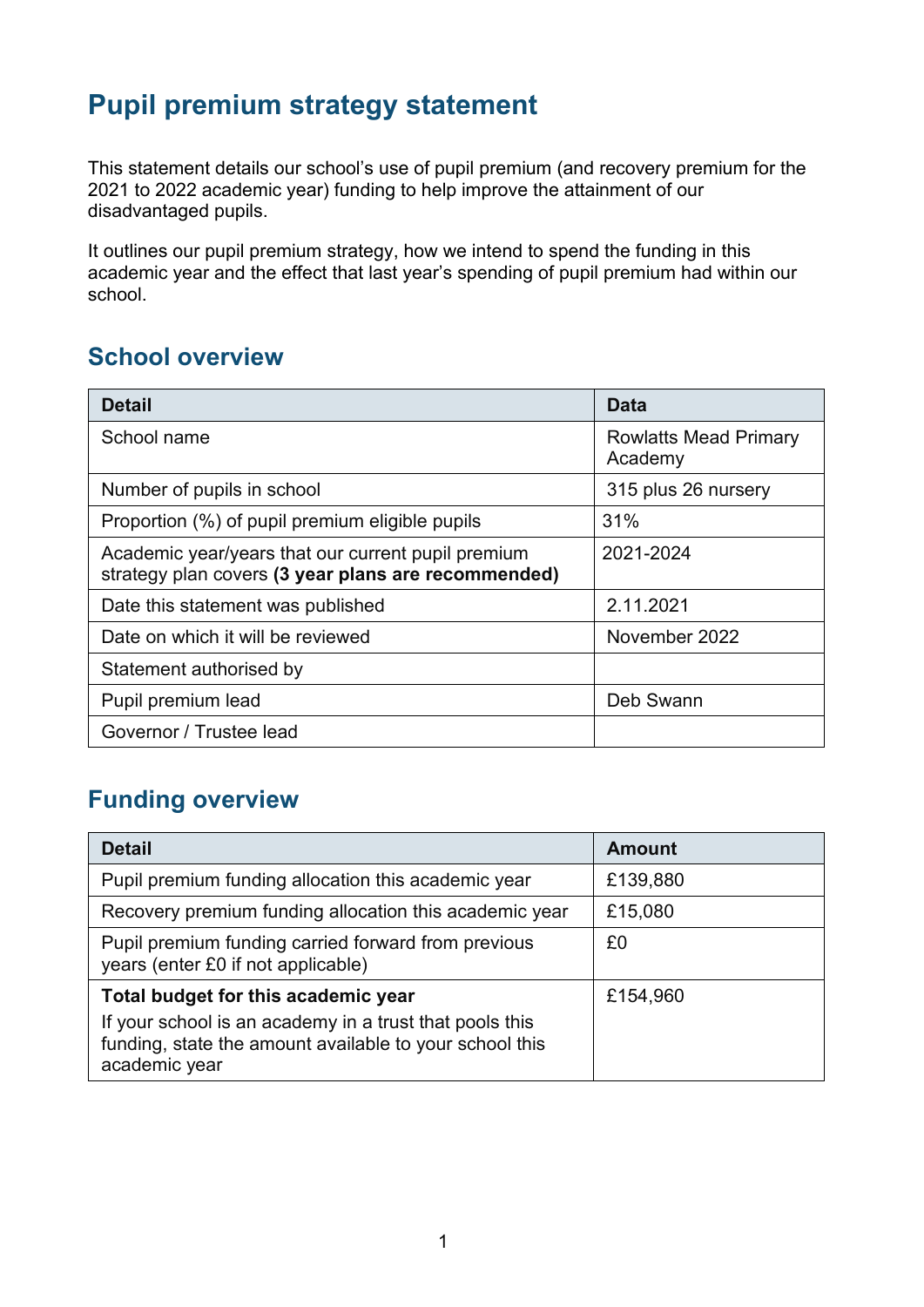# **Part A: Pupil premium strategy plan**

#### **Statement of intent**

Evidence shows that children from disadvantaged backgrounds generally face extra challenges in reaching their potential at school and often do not perform as well as their peers. Therefore, publicly funded schools in England receive additional funding (pupil premium) from the government to help overcome barriers to learning and improve the progress and outcomes of disadvantaged pupils. For the year 2021-22 they will also receive the Recovery Premium Grant.

When making decisions about using Pupil Premium funding it is important to consider the context of the school and the subsequent challenges faced. This alongside research conducted by the EEF. Common barriers to learning for disadvantaged children can be: less support at home, weak language and communication skills, lack of confidence, more frequent behaviour difficulties and attendance and punctuality issues. There may also be complex family situations that prevent children from flourishing. The challenges are varied and there is no "one size fits all". We will ensure that all teaching staff are involved in the analysis of data and identification of pupils, so that they are fully aware of strengths and weaknesses across the school.

#### **Objective**

- To narrow the gap between disadvantaged and non-disadvantaged pupils nationally and also within internal school data.
- For all disadvantaged pupils in school to exceed nationally expected progress rates in order to reach Age Related Expectation at the end of Year 6 and thus achieve GCSE's in English and Maths.
- Disadvantaged and vulnerable pupils to have access to their own digital device at home to enable them to complete homework and remote learning if required.
- Disadvantaged and vulnerable pupils to access first-hand experiences in line with their peers.

#### **To do this we will:**

- ensure that teaching and learning opportunities meet the needs of all the pupils.
- ensure that appropriate provision is made for pupils who belong to vulnerable groups.
- ensure that pupil premium funding will be allocated following a needs analysis which will identify priority classes, groups or individuals.
- ensure disadvantaged and vulnerable pupils access enrichment activities free of charge.
- Identify and address other barriers to learning such as attendance and lack of digital devices.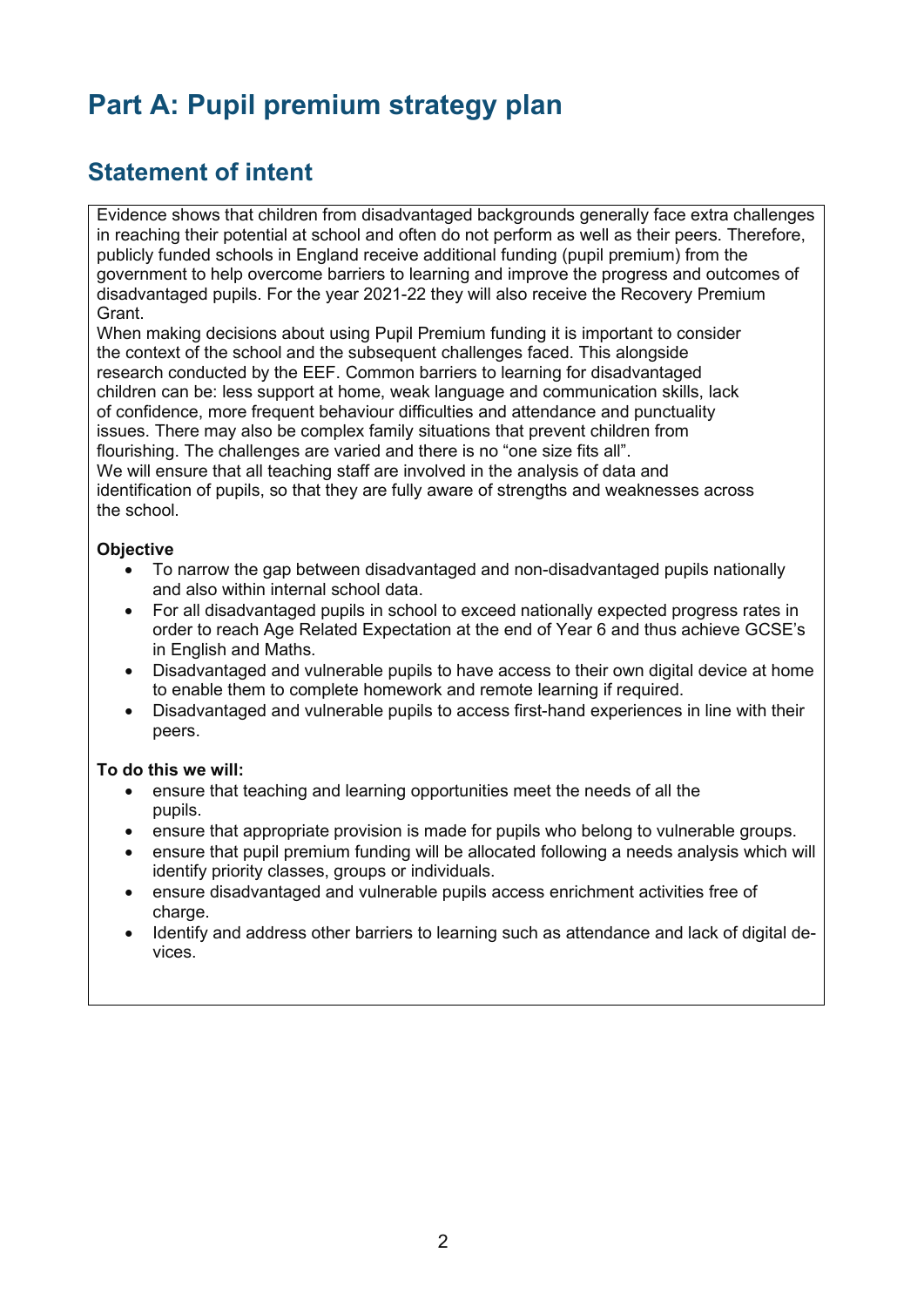## **Challenges**

This details the key challenges to achievement that we have identified among our disadvantaged pupils.

| <b>Challenge</b><br>number | <b>Detail of challenge</b>                                                                                                                                                                                                                                                                                                                                     |
|----------------------------|----------------------------------------------------------------------------------------------------------------------------------------------------------------------------------------------------------------------------------------------------------------------------------------------------------------------------------------------------------------|
|                            | Weak language and communication skills. Pupils entering school with<br>little or no English in many year groups means pupils need support with<br>the development of language and communication skills this had been<br>aggravated by lockdown and partial closures of the school due to<br>COVID. Pupils need language skills to access the whole curriculum. |
| 2                          | Low attainment on entry to the EYFS in all areas.                                                                                                                                                                                                                                                                                                              |
| 3                          | Loss of skills in reading comprehension and writing due to interruption<br>of learning linked to lockdown and partial closures of the school due to<br>COVID.                                                                                                                                                                                                  |
| 4                          | Poor access to digital devices made accessing remote learning difficult<br>and pupils are unable to access learning apps used in school to<br>consolidate learning at home.                                                                                                                                                                                    |
| 5                          | Attendance and punctuality difficulties                                                                                                                                                                                                                                                                                                                        |
| 6                          | Unable to afford/access first-hand experiences feed into lack of<br>knowledge and language making accessing the full curriculum more<br>difficult and widening the attainment gap.                                                                                                                                                                             |

### **Intended outcomes**

This explains the outcomes we are aiming for **by the end of our current strategy plan**, and how we will measure whether they have been achieved.

| <b>Intended outcome</b>         | <b>Success criteria</b>                                                                                                                                                                                                                                              |
|---------------------------------|----------------------------------------------------------------------------------------------------------------------------------------------------------------------------------------------------------------------------------------------------------------------|
| Accelerated progress in reading | 1.PP pupils achieve above national aver-<br>age progress scores in KS2 Reading.<br>2. Internal data shows all pupils achieve<br>at least 6 steps progress in reading in all<br>year groups.<br>3. Higher percentage of pupils achieve at<br>least expected standard. |
| Accelerated progress in writing | 1.PP pupils achieve above national aver-<br>age progress scores in KS2 writing.<br>2. Internal data shows all pupils achieve<br>at least 6 steps progress in writing in all<br>year groups.<br>3. Higher percentage of pupils achieve at<br>least expected standard. |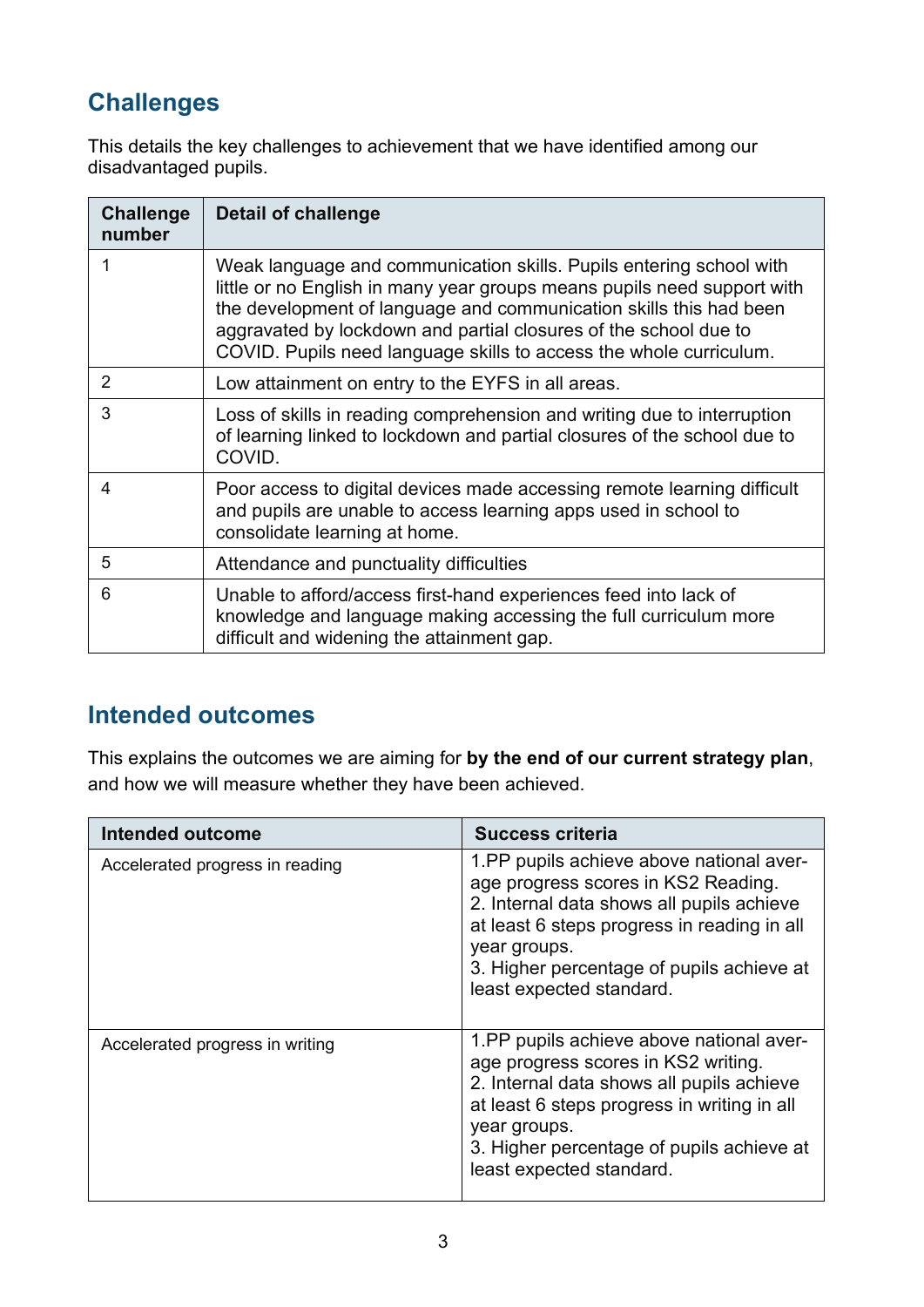| Accelerated progress in mathematics   | 1.PP pupils achieve above national aver-<br>age progress scores in KS2 math.<br>2. Internal data shows all pupils achieve<br>at least 6 steps progress in math in all<br>year groups.<br>3. Higher percentage of pupils achieve at<br>least expected standard. |
|---------------------------------------|----------------------------------------------------------------------------------------------------------------------------------------------------------------------------------------------------------------------------------------------------------------|
| Increase in PP pupils passing phonics | PP pupils achieve national average ex-                                                                                                                                                                                                                         |
| screening check                       | pected standard in PSC                                                                                                                                                                                                                                         |
| Increase in PP pupil's attendance and | Attendance of PP pupils is above 95%                                                                                                                                                                                                                           |
| decrease in PA                        | Decrease in PA for PP pupils.                                                                                                                                                                                                                                  |

### **Activity in this academic year**

This details how we intend to spend our pupil premium (and recovery premium funding) **this academic year** to address the challenges listed above.

**EEF** =Education Endowment Foundation – they aim to raise attainment in pupils particularly those identified as disadvantaged. One part of this summarising the best available evidence in plain language for teachers and senior leaders of what works to improve teaching and learning. The +score is how many months the strategy could accelerate learning e.g. +4 is plus 4 months.

#### **Teaching (for example, CPD, recruitment and retention)**

Budgeted cost: £ 58,644

| <b>Activity</b>                                                                                                                                         | Evidence that supports this approach                                                                                                                                                                                                                                                                                                                         | <b>Challenge</b><br>number(s)<br>addressed |
|---------------------------------------------------------------------------------------------------------------------------------------------------------|--------------------------------------------------------------------------------------------------------------------------------------------------------------------------------------------------------------------------------------------------------------------------------------------------------------------------------------------------------------|--------------------------------------------|
| Speech and<br>Language<br>Therapist<br>To screen EYFS and<br>KS1 children<br>and bespoke<br>programmes are put in<br>place.<br>2.0 days/week<br>£22,500 | Oral language interventions are based on the<br>idea that comprehension and reading skills<br>benefit from explicit discussion of either content<br>or processes of learning, or both, oral language<br>interventions aim to support learners' use of<br>vocabulary, articulation of ideas and spoken<br>expression.<br>Oral language interventions - EEF +6 | 1,2,3                                      |
| Additional HLTA in Yr 3<br>£30,970                                                                                                                      | This has enabled the teaching to focus<br>exclusively on a small number of learners in a<br>separate intervention space. Year 3 was<br>identified as needing additional support to                                                                                                                                                                           |                                            |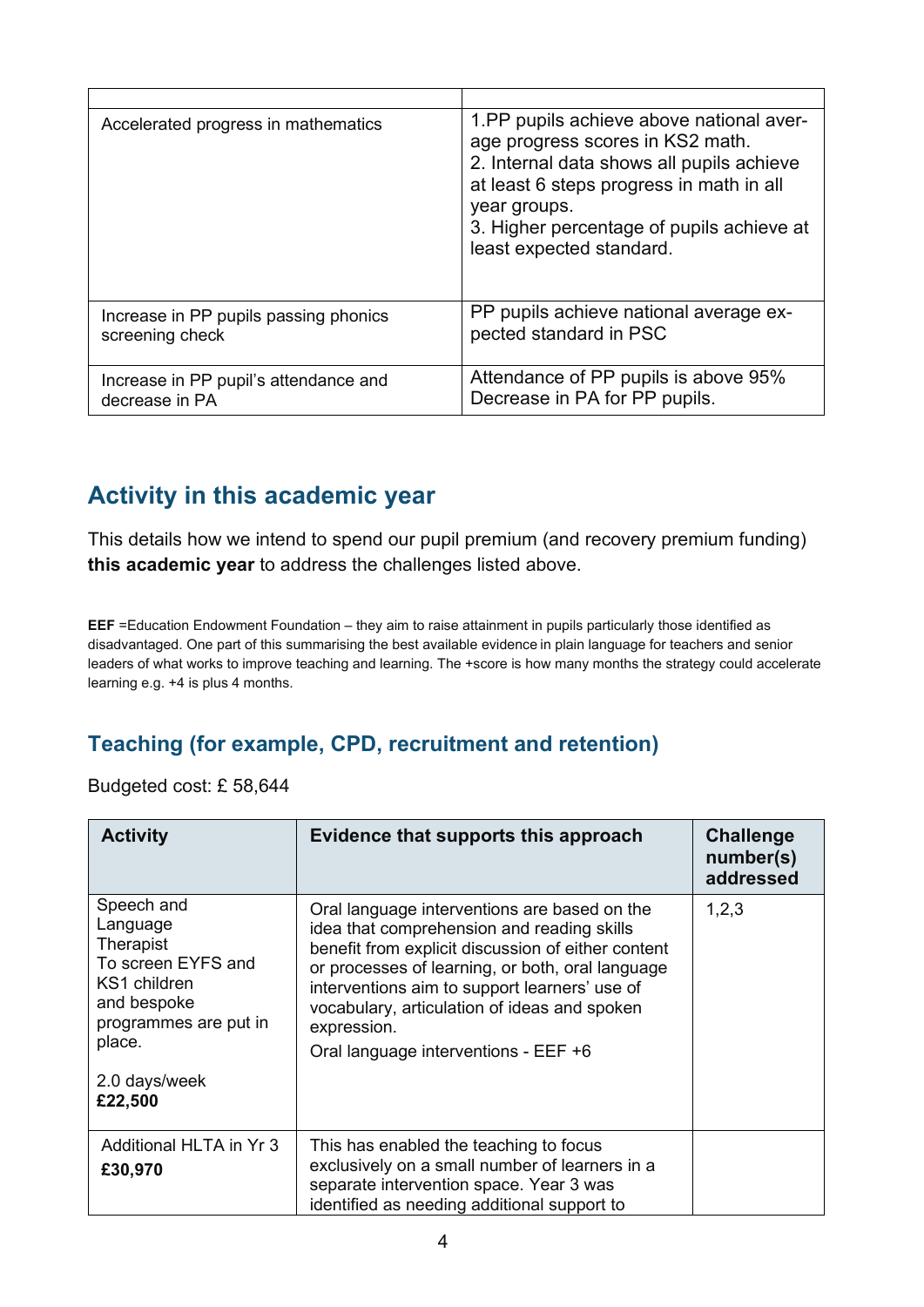|                                                                                                                                                                                                                                                                                                                                       | support pupil premium and vulnerable pupils<br>who are lower attainers or those who are falling<br>behind especially after the disruption to school<br>caused by the pandemic.<br>EEF - Evidence shows that small group tuition is<br>effective<br>Small group tuition - EEF +4                                                                                                                                                                                                                                                                                                                                                                                                                                                                                                                                                                                                 |          |
|---------------------------------------------------------------------------------------------------------------------------------------------------------------------------------------------------------------------------------------------------------------------------------------------------------------------------------------|---------------------------------------------------------------------------------------------------------------------------------------------------------------------------------------------------------------------------------------------------------------------------------------------------------------------------------------------------------------------------------------------------------------------------------------------------------------------------------------------------------------------------------------------------------------------------------------------------------------------------------------------------------------------------------------------------------------------------------------------------------------------------------------------------------------------------------------------------------------------------------|----------|
| Phonics and reading<br>strategies - focus on;<br>Read Write Inc £210<br><b>RWI training £192</b><br>Better Reading and<br><b>Writing Partners £0</b><br>Inference and<br>comprehension £0<br><b>Accelerated Reader</b><br>and MyOn £5729<br>Nessy in small groups<br>or 1:1 £560<br>Total cost £6,691<br>Above costs at 31%<br>£2,074 | Supporting struggling readers requires a<br>coordinated effort across the curriculum and a<br>combination of approaches that include phonics,<br>reading comprehension and oral language<br>approaches in class and small groups. School<br>has a focus on phonics and reading in all year<br>groups. Pupils have access to apps such as<br>Nessy, Accelerated Reader and MyOn to access<br>in school and at home. Pupils need to be able to<br>read to access the rest of the curriculum and to<br>be ready for the next phase of their education.<br>Covid disruption to school has had a negative<br>impact on progress and attainment, especially in<br>EYFS, KS1 and Year 3, for reading and writing.<br>School needs to support those struggling giving<br>them the foundations for reading and writing.<br>Reading Comprehension strategies - EEF +6<br>Phonics - EEF +5 | 1,2,3    |
| Focussed staffing and<br>staff CPD<br>£10,000 allocated<br>At 31% £3,100                                                                                                                                                                                                                                                              | Supporting high quality teaching is pivotal in im-<br>proving children's outcomes. EEF research tells<br>us that high quality teaching can narrow the dis-<br>advantage gap. We ensure all teachers have ac-<br>cess to CPD and this is followed up during Mas-<br>terclasses and INSET.<br>CPD is personalised as well as whole school ap-<br>proaches such as Voice 21, RWI, Big Maths                                                                                                                                                                                                                                                                                                                                                                                                                                                                                        | 1, 2, 3, |

#### **Targeted academic support (for example, tutoring, one-to-one support structured interventions)**

Budgeted cost: £110,250

| <b>Activity</b>                                                                  | <b>Evidence that supports this</b><br>approach                                                                                                                                                                       | <b>Challenge</b><br>number(s)<br>addressed |
|----------------------------------------------------------------------------------|----------------------------------------------------------------------------------------------------------------------------------------------------------------------------------------------------------------------|--------------------------------------------|
| Intervention Zone<br>teacher - catch up<br>across EYFS and KS1<br>$(JG)$ £49,593 | This arrangement enables the teaching<br>to focus exclusively on a small number<br>of learners or individuals in a separate<br>classroom or intervention space. This is<br>being provided this year to support pupil | 1,2,3,4                                    |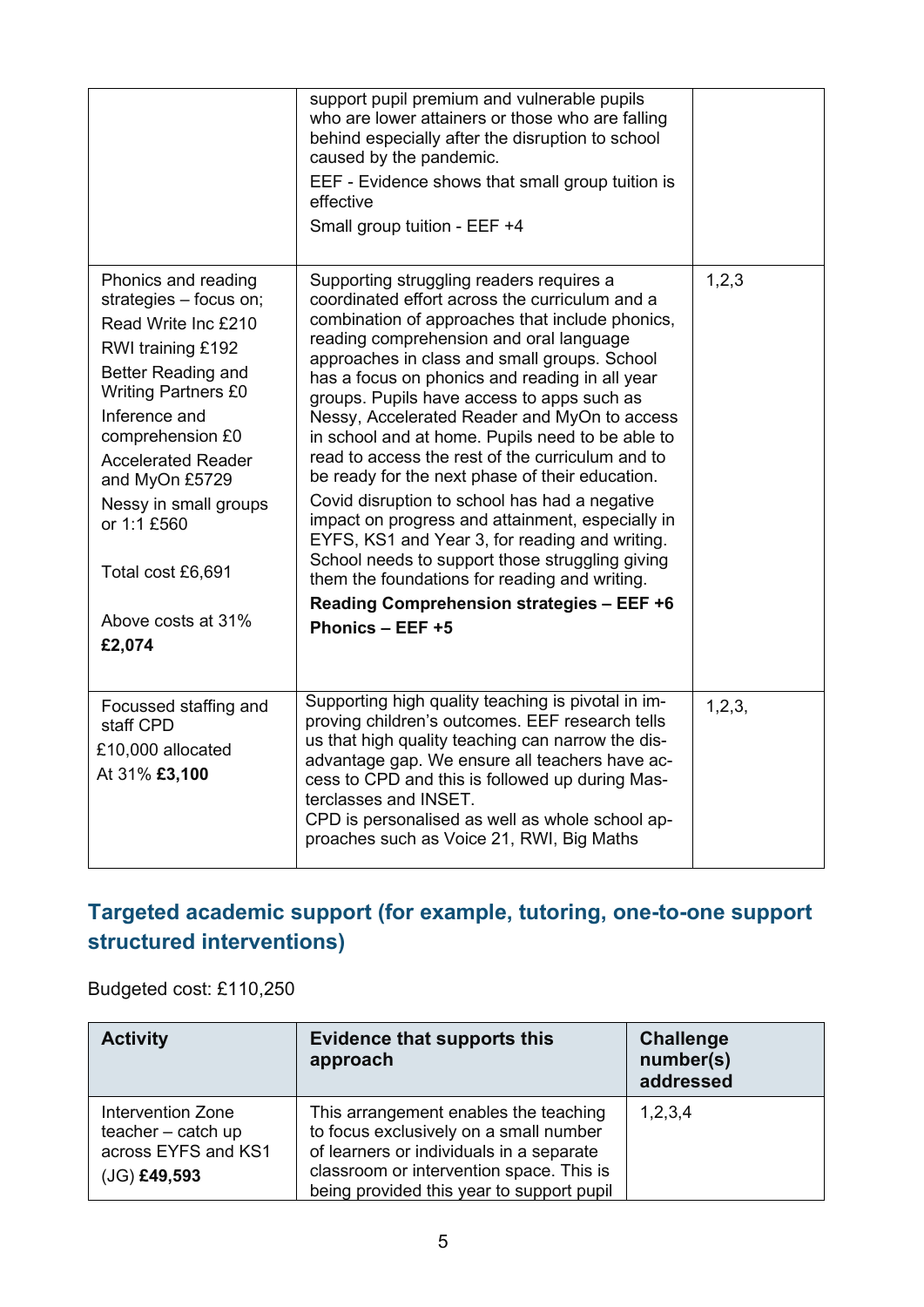| premium and vulnerable pupils who are<br>lower attainers or those who are falling<br>behind especially after the disruption to<br>school caused by the pandemic.            |  |
|-----------------------------------------------------------------------------------------------------------------------------------------------------------------------------|--|
| EEF - Evidence shows that one to one<br>tuition and small group tuition are both<br>effective interventions.<br>Small group tuition - EEF +4<br>One to one tuition - EEF +5 |  |
|                                                                                                                                                                             |  |

#### **Wider strategies (for example, related to attendance, behaviour, wellbeing)**

Budgeted cost: £8,786

| <b>Activity</b>                                    | <b>Evidence that supports this</b><br>approach                                                                                                                                                        | <b>Challenge</b><br>number(s)<br>addressed |
|----------------------------------------------------|-------------------------------------------------------------------------------------------------------------------------------------------------------------------------------------------------------|--------------------------------------------|
| Free breakfast toast<br>£500 (expected)            | UK research has shown that breakfast<br>provision has a positive impact on<br>attendance and concentration but its                                                                                    | 6                                          |
| Lunchtime skipping<br>£9,880                       | effect on attainment is not known.<br>Physical activity has important benefits<br>in terms of health, wellbeing, and<br>physical development. There is some                                           |                                            |
| Free enrichment<br>activities e.g. trips<br>£3,000 | evidence that involvement in extra-<br>curricular sporting activities may<br>increase pupil attendance and retention.<br>Pupils from disadvantaged backgrounds                                        |                                            |
| Swimming lessons -<br>free for PP pupils<br>£2,000 | may be less likely to be able to benefit<br>from sport clubs, physical activities,<br>trips and music clubs due to the<br>associated financial costs (e.g.<br>equipment). By providing club and trips |                                            |
| Music - recorders<br>£60                           | free of charge, we give pupils access to<br>benefits and opportunities that might not<br>otherwise be available to them.                                                                              |                                            |
| <b>Total £15,440</b>                               |                                                                                                                                                                                                       |                                            |
| 31% of above £4,786                                |                                                                                                                                                                                                       |                                            |
| EWO - additional hours<br>£4,000                   | School will continue to work closely with<br>the EWO and persistent absence<br>families to increase overall attendance<br>and decrease PA percentages.                                                | 5                                          |
|                                                    | It is hoped for an increase in parental<br>engagement within school.<br>Parental engagement - EEF +4                                                                                                  |                                            |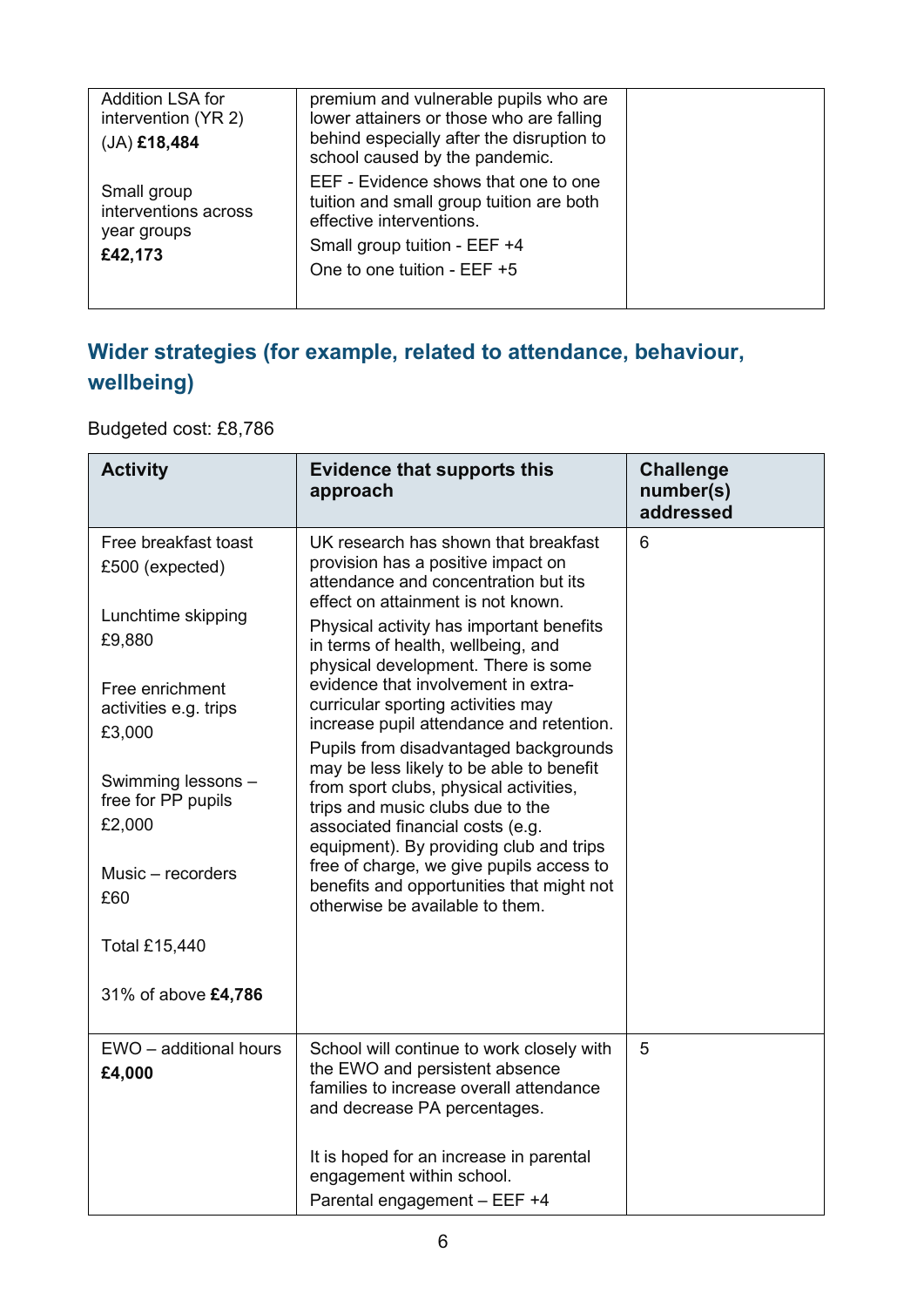| Parental engagement -<br>free reading cafes,<br>adult learning on site,<br>in school support for<br>filling forms etc, videos<br>showing how to support<br>pupils with phonics and<br>reading and the use of<br>ΙT | It is essential to engage with all parents<br>to stop the attainment gap widening.<br>School will take approaches and use<br>programmes which aim to develop<br>parental skills such as literacy or IT<br>skills; Also general approaches which<br>encourage parents to support their<br>children with reading or homework; the<br>involvement of parents in their<br>children's learning activities for example<br>reading cafes | 1,2,3,4,5      |
|--------------------------------------------------------------------------------------------------------------------------------------------------------------------------------------------------------------------|-----------------------------------------------------------------------------------------------------------------------------------------------------------------------------------------------------------------------------------------------------------------------------------------------------------------------------------------------------------------------------------------------------------------------------------|----------------|
|                                                                                                                                                                                                                    | Parental engagement - EEF +4                                                                                                                                                                                                                                                                                                                                                                                                      |                |
| Free loan of digital<br>devices to ensure PP<br>pupils have access to<br>homework and remote<br>learning                                                                                                           | High number of pupils were unable to<br>access learning during first lockdown this<br>increased as access to devices grew.<br>Pupils require devices to access<br>homework to consolidate learning in the<br>classroom.<br>$IT - EEF - Ensuring access to$<br>technology is key, especially for<br>disadvantaged pupils<br>Parental engagement +3<br>Digital technology +4<br>Homework $-$ EEF $+5$                               | $\overline{4}$ |

## **Total budgeted cost: £***177,680*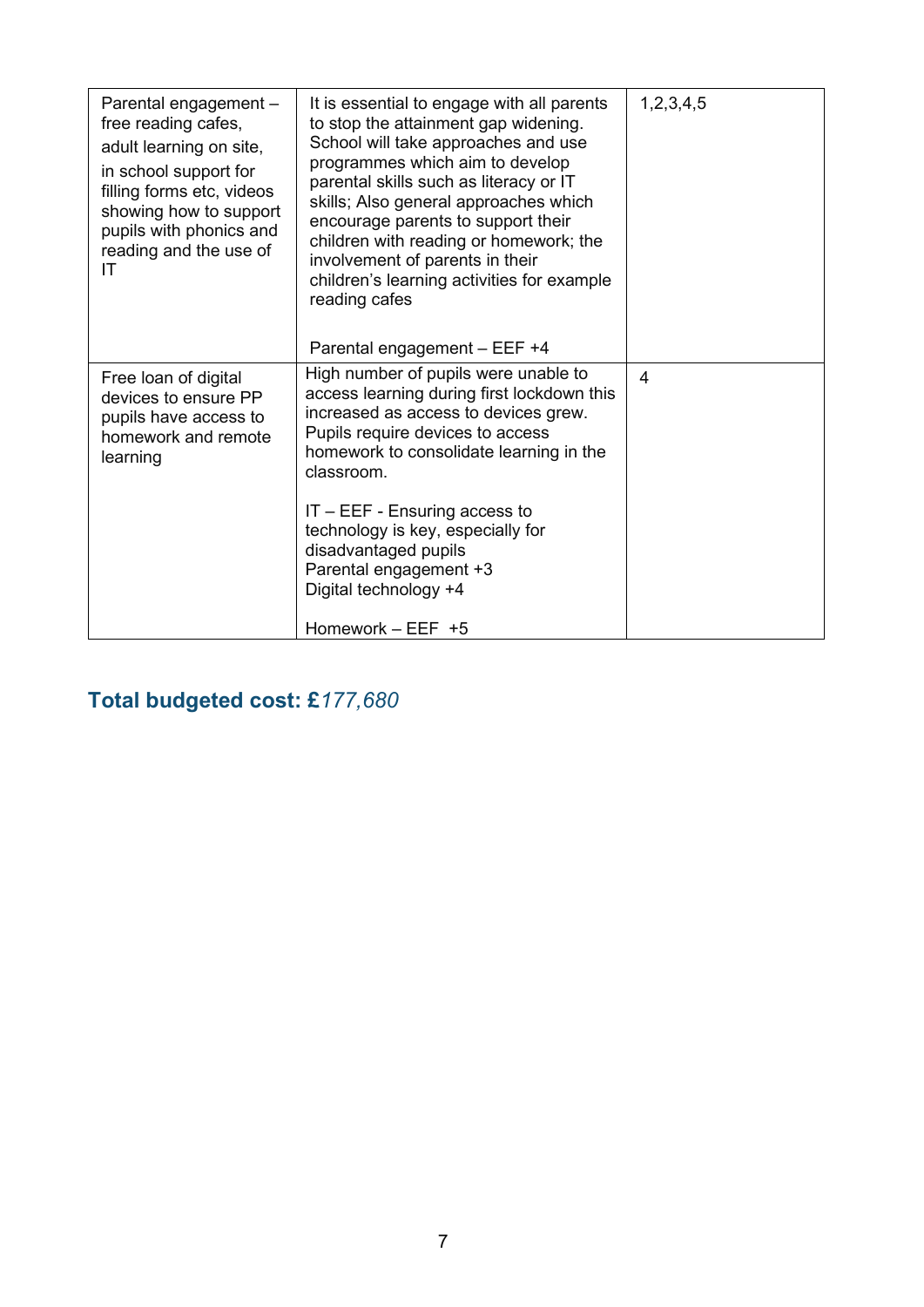# **Part B: Review of outcomes in the previous academic year**

#### **Pupil premium strategy outcomes**

This details the impact that our pupil premium activity had on pupils in the 2020 to 2021 academic year.

**KS2 pupil attainment score for last academic year (Teacher Assessment)**

| <b>Subject</b> |               | <b>Meeting expected standard KS2</b> |            |  |
|----------------|---------------|--------------------------------------|------------|--|
|                | Disadvantaged | Not-disadvantaged                    | All pupils |  |
| Reading        | 78.2%         | 90.5%                                | 84.1%      |  |
| Writing        | 60.9%         | 85.7%                                | 72.7%      |  |
| <b>Maths</b>   | 86.9%         | 80.9%                                | 84.1%      |  |

| Achieving higher standard at KS2 |                   |            |
|----------------------------------|-------------------|------------|
| Disadvantaged                    | Not-disadvantaged | All pupils |
| 30.4%                            | 52.4%             | 40.9%      |
| 26.1%                            | 52.4%             | 38.6%      |
| 21.7%                            | 47.6%             | 34.1%      |
|                                  |                   |            |

| <b>Subject</b> | <b>Points progress</b> |                   |            |
|----------------|------------------------|-------------------|------------|
|                | Disadvantaged          | Not-disadvantaged | All pupils |
| Reading        | 8.5                    | 8.8               | 8.5        |
| Writing        | 7.4                    | 7.9               | 7.6        |
| <b>Maths</b>   | 7.8                    | 8.6               | 8.2        |
|                |                        |                   |            |